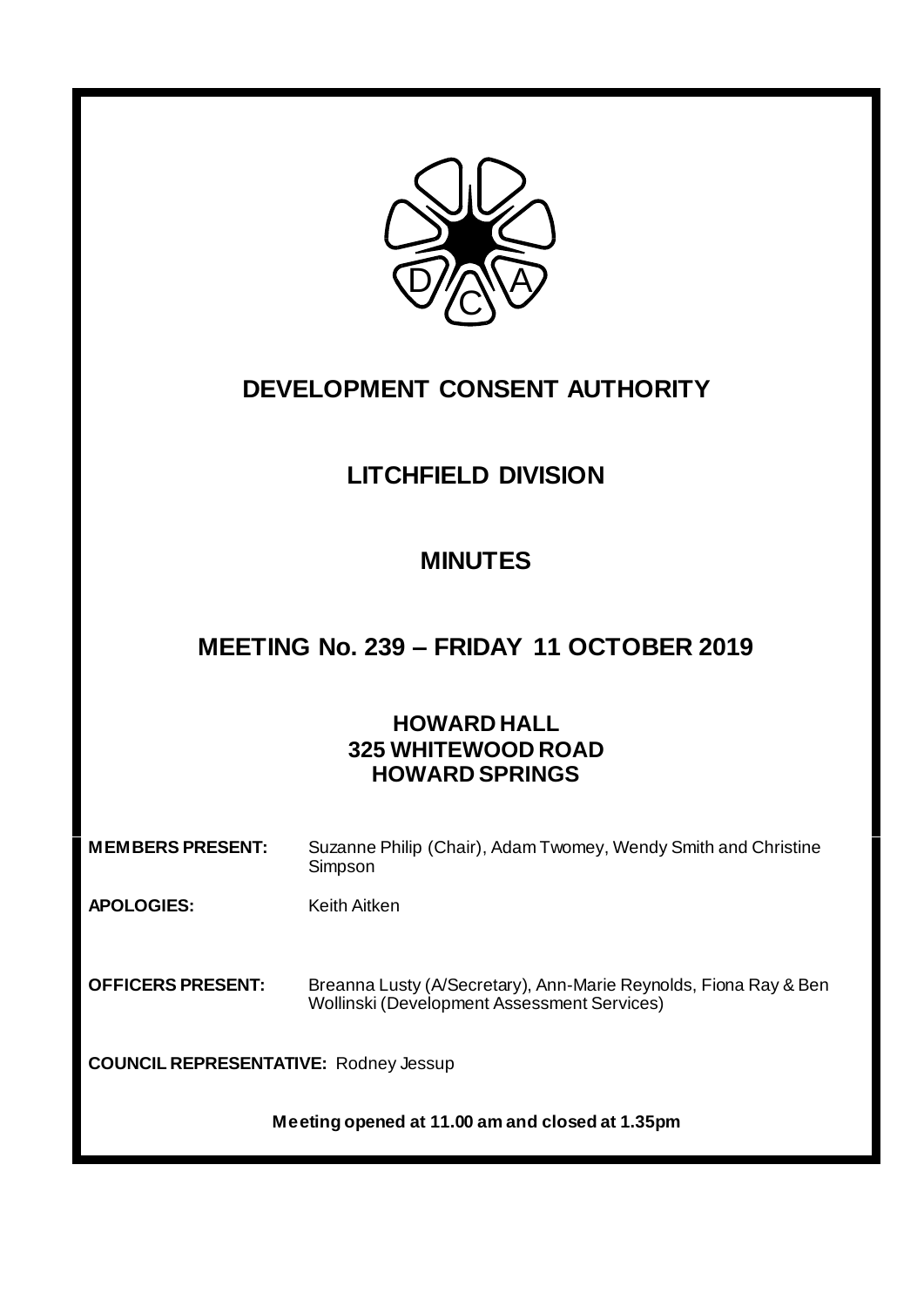**M INUTES RECORD THE EVIDENTIARY STAGE AND THE DELIBERATIVE STAGE SEPARATELY. THESE MINUTES RECORD THE DELIBERATIVE STAGE. THE TWO STAGES ARE GENERALLY HELD AT DIFFERENT TIM E DURING THE M EETING AND INVITEES ARE PRESENT FOR THE EVIDENTIARY STAGE ONLY.**

#### **ITEM 1 ALTERATIONS AND ADDITIONS TO AN EXISTING CROCODILE FARM PA2019/0320 SECTION 1547 (630) ANZAC PARADE, HUNDRED OF GUY NORTHERN PLANNING CONSULTANTS**

Brad Cunnington (Northern Planning Consultants) attended. Michael Burns (Landowner) & Ray Hall & Emma Lewis (ECOZ) attended.

**RESOLVED** That, pursuant to section 53(a) of the *Planning Act 1999*, the Development Consent Authority consent to the application to develop Section 1547, (630) Anzac Parade, Hundred of Guy for the purpose of alteration and additions to an existing crocodile farm in two stages and clearing of native vegetation, subject to the following conditions: **162/19**

#### **CONDITIONS PRECENDENT**

- 1. Prior to the commencement of stage 1 works, a revised Masterplan is to be prepared to the satisfaction of the consent authority to show the extent of the 2.37ha of cleared land, the extent of existing native vegetation buffers and to detail infrastructure that is either proposed to be constructed or is completed, in accordance with the staging of those works.
- 2. Prior to the commencement of stage 2 works, an updated environmental management plan for the management and operation of the use must be prepared to the requirements of an independent suitably qualified professional and approved by the consent authority on the advice of the of the Department of Environment and Natural Resources (DENR), Water Resources Division, the Department of Health (Medical Entomology) and the Litchfield Council. When approved, the plan will be endorsed and will then form part of the permit. The use must at all times be conducted in accordance with the endorsed plan. The environmental management plan must include:
	- a. overall environmental objectives for the operation of the use and techniques for their achievement;
	- b. procedures to ensure that no significant adverse environmental impacts occur as a result of the use;
	- c. proposed monitoring systems;
	- d. identification of possible risks of operational failure and response measures to be implemented;
	- e. management measures to avoid and mitigate the creation of mosquito breeding sites; and
	- f. day to day management requirements for the use (including waste management).
- 3. Prior to the commencement of stage 2 works, a schematic plan demonstrating the onsite collection of stormwater and its discharge into the Litchfield Council stormwater drainage system shall be submitted to and approved by the Litchfield Council, to the satisfaction of the consent authority.

| Page 2 of 8                                                                           |  |
|---------------------------------------------------------------------------------------|--|
| These minutes record persons in attendance at the meeting and the resolutions of the  |  |
| Development Consent Authority on applications before it.                              |  |
| Reliance on these minutes should be limited to exclude uses of an evidentiary nature. |  |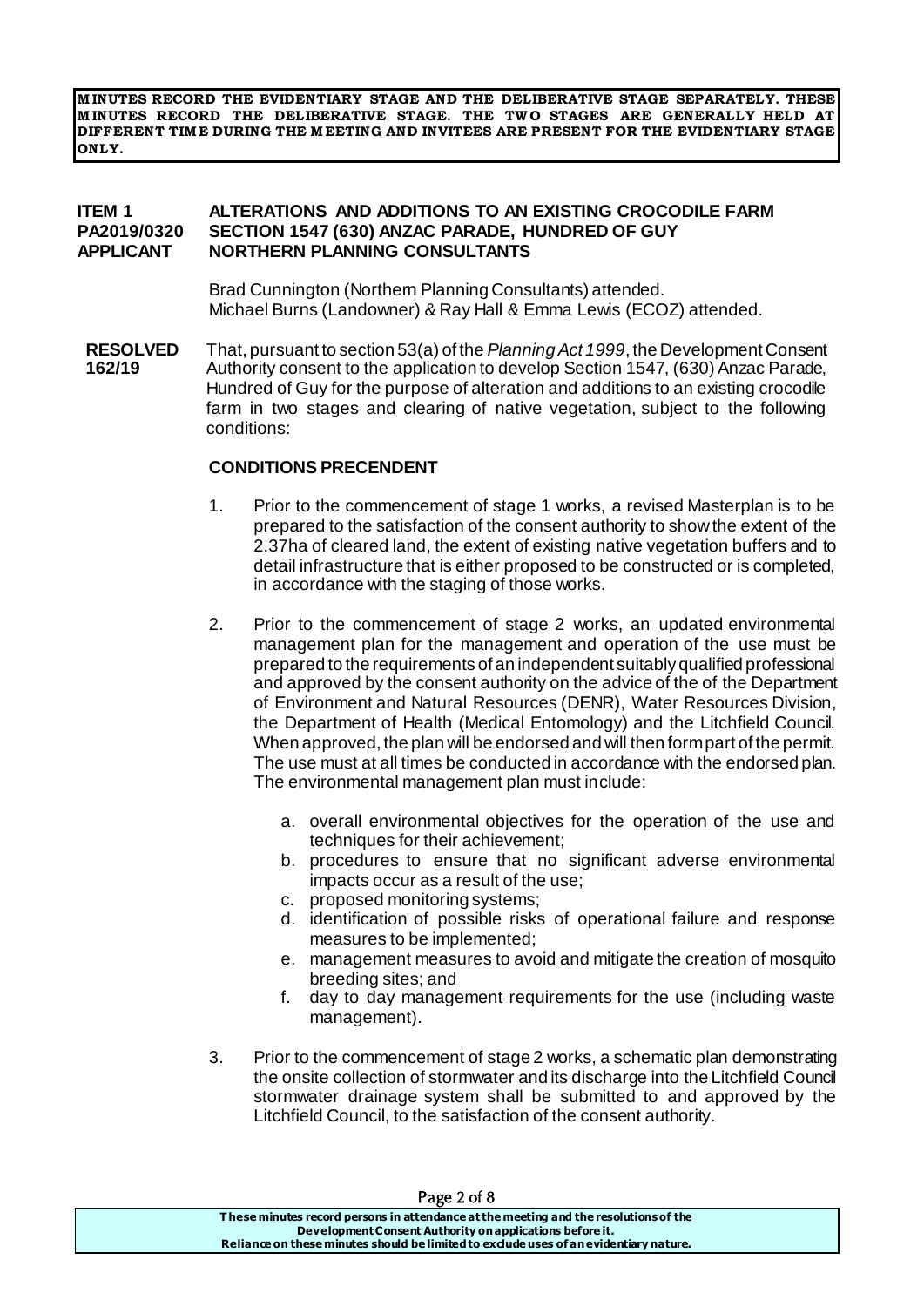#### **GENERAL CONDITIONS**

- 4. The works carried out under this permit shall be in accordance with the drawings endorsed as forming part of this permit.
- 5. The use and/or development as shown on the endorsed plans must not be altered without the further consent of the consent authority.
- 6. The development must proceed in the order of stages as shown on the endorsed plan unless otherwise agreed in writing by the consent authority.
- 7. The owner of the land must enter into agreements with the relevant authorities for the provision of water supply and electricity facilities to the development on the endorsed plan in accordance with the authorities' requirements and relevant legislation at the time.
- 8. The kerb crossovers and driveways to the site approved by this permit are to meet the technical standards of Litchfield Council, to the satisfaction of the consent authority.
- 9. No fence, hedge, tree or other obstruction exceeding a height of 0.6m is to be planted or erected so that it would obscure sight lines at the junction of the driveway and the public street.
- 10. Any developments on or adjacent to any easements on site shall be carried out to the requirements of the relevant service authority to the satisfaction of the consent authority.
- 11. All waste material not required for further on-site processing must be regularly removed from the site to an approved facility. All vehicles removing waste have fully secured and contained loads so that no wastes are spilled or dust or odour is created to the satisfaction of the consent authority.
- 12. The use must at all times be operating in accordance with the approved Environmental Management Plan (EMP) for the development.
- 13. The clearing of native vegetation is to be undertaken only in the areas identified on the endorsed drawings as "permitted clearing". All remaining native vegetation is to be maintained to the satisfaction of the consent authority.
- 14. Appropriate erosion and sediment control measures must be effectively implemented and all disturbed soil surfaces must be satisfactorily stabilised against erosion at completion of works, to the satisfaction of the Consent Authority. Information resources are available on the IECA website www.austieca.com.au and the Department of Environment and Natural Resources ESCP Standard Requirements 2019 and Land Management Factsheets available at https:/ /nt.gov.au/environment/soil-land-vegetation. For further advice, contact the Land Development Coordination Branch: (08) 8999 4446.

#### **Notes**

1. The Power and Water Corporation advises that: - the Water and Sewer Services Development Section (landdevelopmentnorth@powerwater.com.au)

| Page 3 of 8                                                                           |  |
|---------------------------------------------------------------------------------------|--|
| These minutes record persons in attendance at the meeting and the resolutions of the  |  |
| Development Consent Authority on applications before it.                              |  |
| Reliance on these minutes should be limited to exclude uses of an evidentiary nature. |  |
|                                                                                       |  |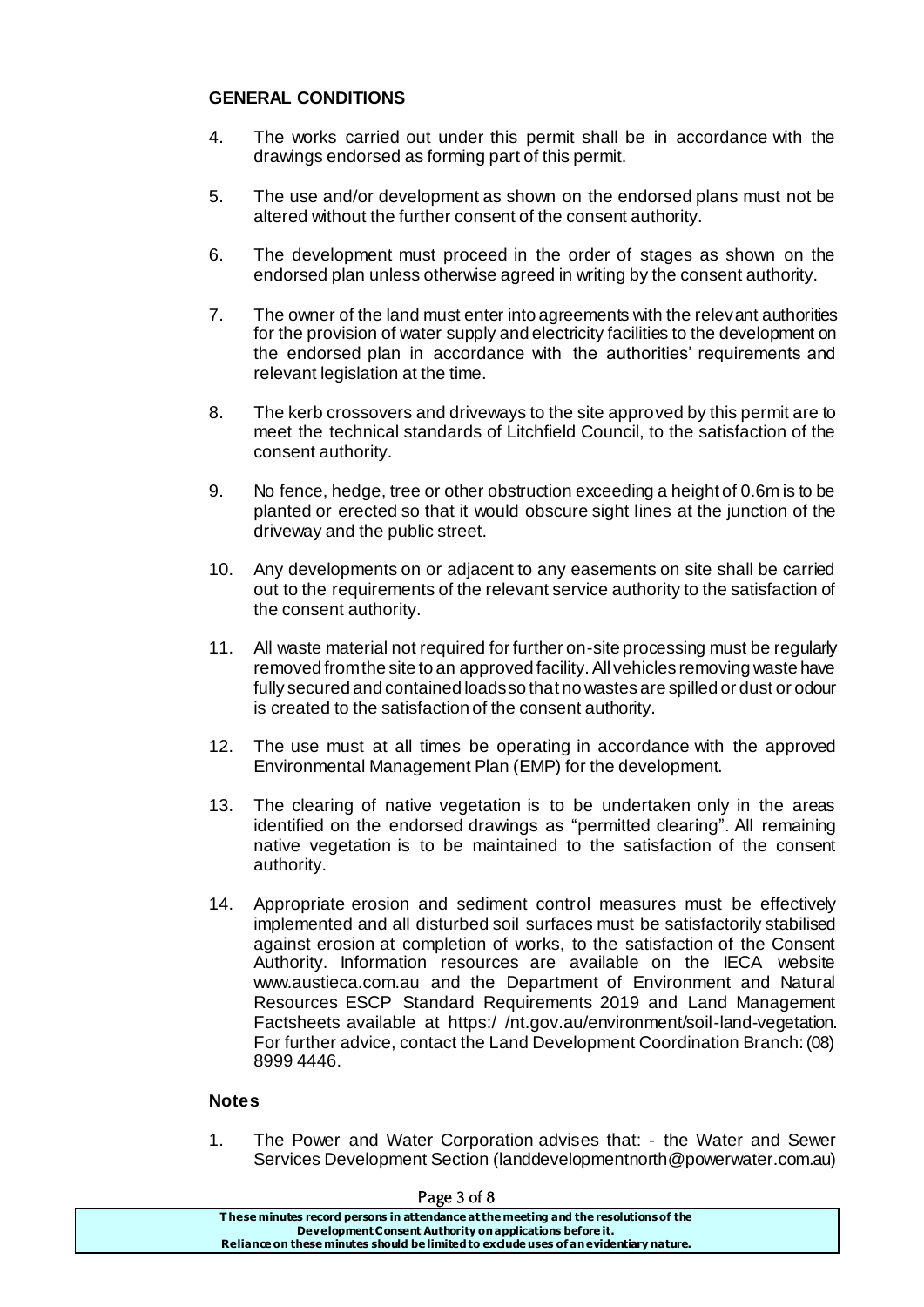and Power Network Engineering Section (powerconnections@powerwater.com.au) should be contacted via email a minimum of 1 month prior to construction works commencing in order to determine the Corporation's servicing requirements, and the need for upgrading of on-site and/or surrounding infrastructure.

2. There are statutory obligations under the Waste Management and Pollution Control Act 1998 (the Act), that require all persons to take all measures that are reasonable and practicable to prevent or minimise pollution or environmental harm and reduce the amount of waste. The proponent is required to comply at all times with the Act, including the General Environmental Duty under section 12 of the Act. There is a requirement to obtain an authorisation prior to conducting any of the activities listed in Schedule 2 of the Act. Guidelines to assist proponents to avoid environmental impacts are available on the Northern Territory Environment Protection<br>Authority (NT EPA) website at http://ntepa.nt.gov.au/waste-Authority (NT EPA) website at http://ntepa.nt.gov.au/wastepollution/guidelines/guidelines.

The proponent is advised to take notice of the Schedule of Environmental Considerations provided by the Department of Environment and Natural Resources.

The Act, administered by the NT EPA, is separate to and not reduced or affected in any way by other legislation administered by other departments or authorities. The Environmental Operations Branch of the Environment Division may take enforcement action or issue statutory instruments should there be non-compliance with the Act.

3. For the purposes of best practice land management and environmental protection it is recommended that a Type 1 Erosion and Sediment Control Plan (ESCP) be developed in accordance with the Department of Environment and Natural Resources ESCP Standard Requirements 2019 available at https:/ /nt.gov.au/environment/soil-land-vegetation. The ESCP should identify how all disturbed surfaces are to be satisfactorily stabilised against erosion at completion of works. For further advice, contact the Land

#### **REASONS FOR THE DECISION**

1. Pursuant to section 51(a) of the *Planning Act 1999,* the consent authority must take into consideration the planning scheme that applies to the land to which the application relates.

The application is for alterations and additions to an existing crocodile farm in two stages at Section 1547 (630) Anzac Parade, Hundred of Guy. A crocodile farm is considered to fit with the defined land use of 'intensive animal husbandry' of the Northern Territory Planning Scheme (NTPS). The land is identified as being within Zone H (Horticulture) of the NTPS where intensive animal husbandry is discretionary and therefore requires development consent.

The proposal has been assessed against the requirements of the NTPS including Clauses 5.16 (Zone H – Horticulture), 6.1 (General Height Control), 10.1 (Animal Related Use and Development) and 10.2 (Clearing of Native Vegetation in Zones H, A, RR, RL, R, CP, CN, RD and WM and on Unzoned Land) and was found to comply with the

| rage 4 or o                                                                           |  |
|---------------------------------------------------------------------------------------|--|
| These minutes record persons in attendance at the meeting and the resolutions of the  |  |
| Development Consent Authority on applications before it.                              |  |
| Reliance on these minutes should be limited to exclude uses of an evidentiary nature. |  |
|                                                                                       |  |

#### $P$ age  $\Lambda$  of  $\Omega$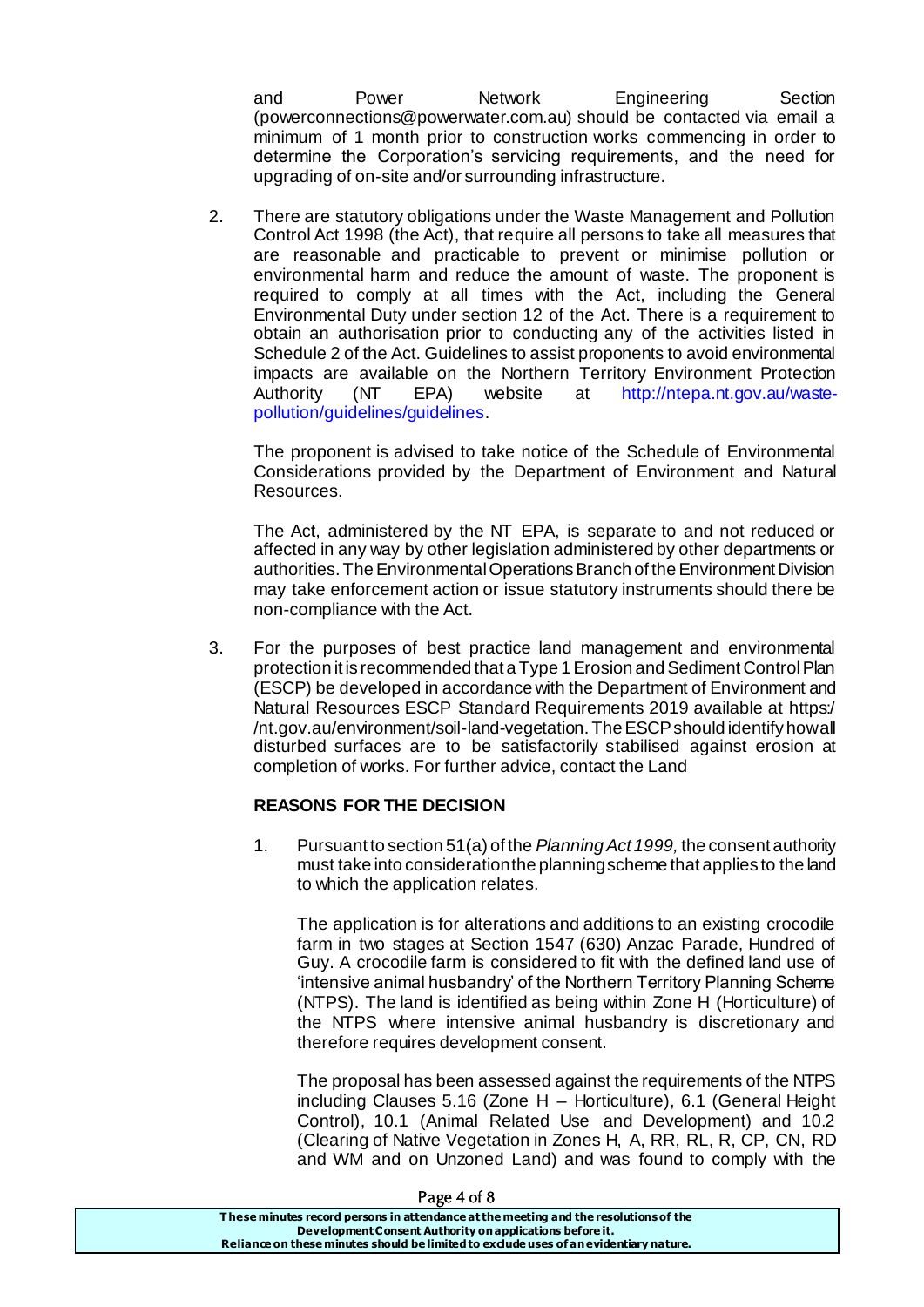requirements of Clauses 5.16 (Zone H – Horticulture) and 6.1 (General Height Control).

The recommended conditions of approval include a requirement to update the Environmental Management Plan for the site to ensure requirements of service authorities are addressed and ongoing compliance with the requirements of Clause 10.1 (Animal Related Use and Development) of the NTPS.

The proposal has the potential to impact both surface and groundwater quality. The Environmental Management Plan lodged with the application states that the wastewater treatment process is currently under review as part of an application for an Environmental Protection Licence regulated by the Environmental Protection agency. The review would furnish detailed information with regard to water and nutrient balances and the process of release into the receiving environment. As this information was not available with regard to the assessment of this application the Department of Environment and Natural Resources (DENR), Water Resources Division was unable to make a complete assessment of the development. A condition precedent has been included that requires a revised Environmental Management Plan to be submitted in order for the risks to surface and groundwater be thoroughly identified and managed appropriately.

In relation to Clause 10.2 (Clearing of Native Vegetation in Zones H, A, RR, RL, R, CP, CN, RD and WM and on Unzoned Land), the initial assessment of the application indicated that while retrospective approval was sought for the land clearing undertaken to expand the Sandalwood plantation; the use was not considered ancillary to the crocodile farm and any permit issued should not provide retrospective approval for land clearing.

However, the applicant furnished a compelling and well-founded argument to justify granting retrospective consent for the clearing of 2.37ha of native vegetation adjacent to the existing dwellings and sheds and suitable evidence that the sandalwood plantation is an integral part of the crocodile farm was presented at the meeting.

The Authority is satisfied that that the sandalwood plantation is ancillary to the crocodile farm and that the applicant understands that retrospective consent is limited to the 2.37ha area previously cleared and that no further clearing is to take place without consent.

A revised masterplan is required to accurately identify the 2.37ha previously cleared and the location and detail of the infrastructure both proposed to be constructed or completed.

2. Pursuant to section 51(e) of the *Planning Act 1999*, the consent authority must take into consideration any submissions made under section 49, and any evidence or information received under section 50, in relation to the development application.

The Authority nots that no public submissions were received during the exhibition period under section 49 or any evidence or information

| Page 5 of 8                                                                           |  |
|---------------------------------------------------------------------------------------|--|
| These minutes record persons in attendance at the meeting and the resolutions of the  |  |
| Development Consent Authority on applications before it.                              |  |
| Reliance on these minutes should be limited to exclude uses of an evidentiary nature. |  |

 $P = 80$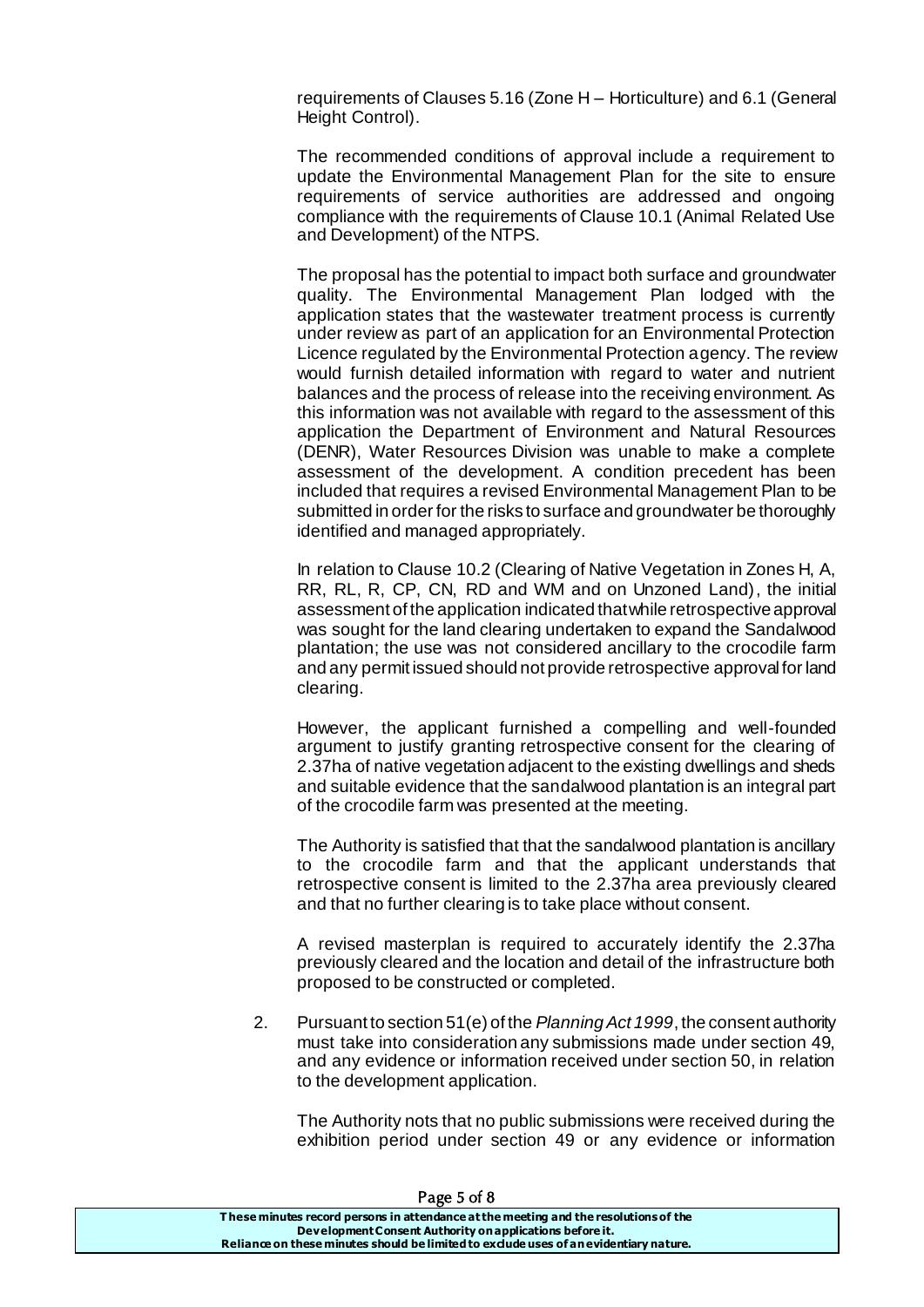received under section 50 of the *Planning Act 1999* with respect to the proposal.

3. Pursuant to section 51(j) of the *Planning Act 1999*, the consent authority must take into consideration the capability of the land to which the proposed development relates to support the proposed development and the effect of the development on the land and on other land, the physical characteristics of which may be affected by the development.

The DENR has identified that further monitoring is required to assess the impact of the development on ground and surface waters. The Environmental Management Plan lodged with the application also identifies that in the absence of regular monitoring and appropriate management and risk mitigation, the operations could pose a high risk of contamination of the receiving environment. Responsible management and licensing is critical to ensuring there are no off-site impacts. The matter has been addressed through the requirement of an updated the Environmental Management Plan for the site.

The Authority is satisfied that the sandalwood plantation is ancillary to the crocodile farm and an integral component of the wastewater processing stream.

4. Pursuant to section 51(n) and (t) of the *Planning Act 1999*, the consent authority must take into consideration the potential impact on the existing and future amenity of the area in which the land is situated and other matters it thinks fit.

The Environmental Management Plan lodged indicated that further opportunities for irrigation were identified in the eastern portion of the site, approximately nine hectares of an existing 140m native vegetation buffer identified on development permit DP14/0410, issued for the crocodile farm.

In consideration of the existing and future amenity of the surrounding area, it is relevant to consider the Harrison Dam Conservation Reserve. The previous permit issued retained a native vegetation buffer as a measure to protect the environment and maintain the recreation values of the Reserve for the wider community. The Authority is satisfied that the applicant recognizes that further clearing of native vegetation in Zone H (Horticulture) requires consent.

Whilst not the subject of this application, the Authority notes that the wastewater treatment process is currently under review as part of an application for an Environmental Protection Licence regulated by the Environmental Protection agency in accordance with the *Waste Management and Pollution Control Act 1998*.

Furthermore, the DENR, Water Resources Division identified that the Janamba Crocodile Farm had applied to increase the water extraction licence currently in force. The contribution of the crocodile farm to the local economy is recognised and appreciated however it is timely to note that any further changes to the revised plan may require development consent and that the extent of the clearing undertaken as well as existing buffers are to be clearly depicted on the revised Masterplan.

| $1.45$ $0.010$                                                                        |  |
|---------------------------------------------------------------------------------------|--|
| These minutes record persons in attendance at the meeting and the resolutions of the  |  |
| Development Consent Authority on applications before it.                              |  |
| Reliance on these minutes should be limited to exclude uses of an evidentiary nature. |  |
|                                                                                       |  |

#### Page 6 of 8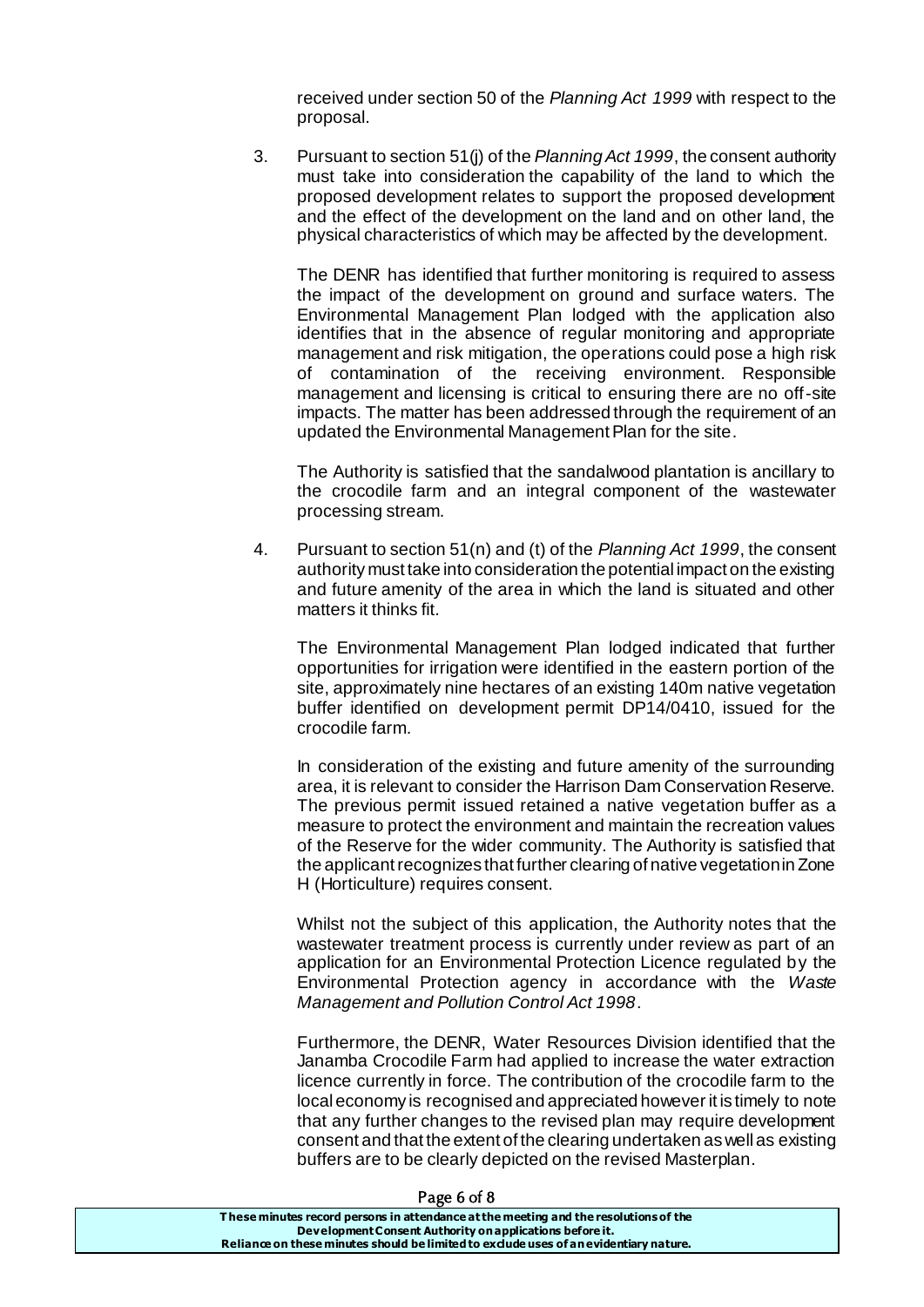#### **ITEM 2 WITHDRAWN PRIOR TO MEETING**

**ITEM 3 SUBDIVISION TO CREATE 6 LOTS**

**PA2019/0315 SECTION 5662, 2934, 3996 LOT 1-2, 10-15, HUNDRED OF STRANGWAYS 240 MORGAN ROAD, 220 BROOKING CIRCUIT, 610, 630, 640A-E, 660 LOWTHER ROAD, VIRGINIA APPLICANT EARL JAMES AND ASSOCIATES**

> Kevin Dodd (Earl James and Associates) & Roslyn Kirby (Landowner) attended. Stephen & Kerry Thomas, Richard Bryson & Gerry Wood (Submitters) attended.

- **RESOLVED** That, pursuant to section 46(4)(b) of the *Planning Act 1999*, the Development Consent Authority defer consideration of the application to develop Sections 5662, 2934, 3996 and Lots 1, 2, 10, 11, 12, 13, 14, 15, Hundred of Strangways for the purpose of subdivision to create 65 lots, to enable the proper consideration of the application by: **163/19**
	- Providing submitters with a copy of the Development Assessment Services report to the consent authority and allowing five business days for submitters to provide further written comment; and
	- Further consideration by the members of the Authority of any additional matters raised by submitters over and above those already considered in relation to the written submissions and oral presentations at the meeting.
- **RESOLVED** Subject to the additional submissions received, that, pursuant to section 86 of the *Planning Act 1999*, the Authority delegates to the Chair, or in the Chair's absence any one of the other members of the Litchfield Division the power under section 53 of the Act, to determine the application to develop Sections 5662, 2934, 3996 and Lots 1, 2, 10, 11, 12, 13, 14, 15, Hundred of Strangways for the purpose of subdivision to create 65 lots. **164/19**

#### **REASONS FOR THE DECISION**

Pursuant to section 51(e) of the *Planning Act 1999*, the consent authority must take into consideration any submissions made under section 49, and any evidence or information received under section 50, in relation to the development application.

15 public submissions were received during the exhibition period under Section 49 of the *Planning Act 1999* with respect to the proposal. It became apparent during the Meeting that, due to technical difficulties, the public agenda containing the DAS Report and Recommendations was not available online. The Authority noted that Mr Richard Bryson stated that he did not receive a copy of the DAS report to the DCA as it was not available, nor could he obtain a copy prior to the meeting and therefore did not have an opportunity to review the recommendation. The inability to access the DAS Report arose through no fault on the part of the Applicant or submitters.

| Page 7 of 8                                                                                                                                                                                                                               |  |
|-------------------------------------------------------------------------------------------------------------------------------------------------------------------------------------------------------------------------------------------|--|
| These minutes record persons in attendance at the meeting and the resolutions of the<br>Development Consent Authority on applications before it.<br>Reliance on these minutes should be limited to exclude uses of an evidentiary nature. |  |
|                                                                                                                                                                                                                                           |  |